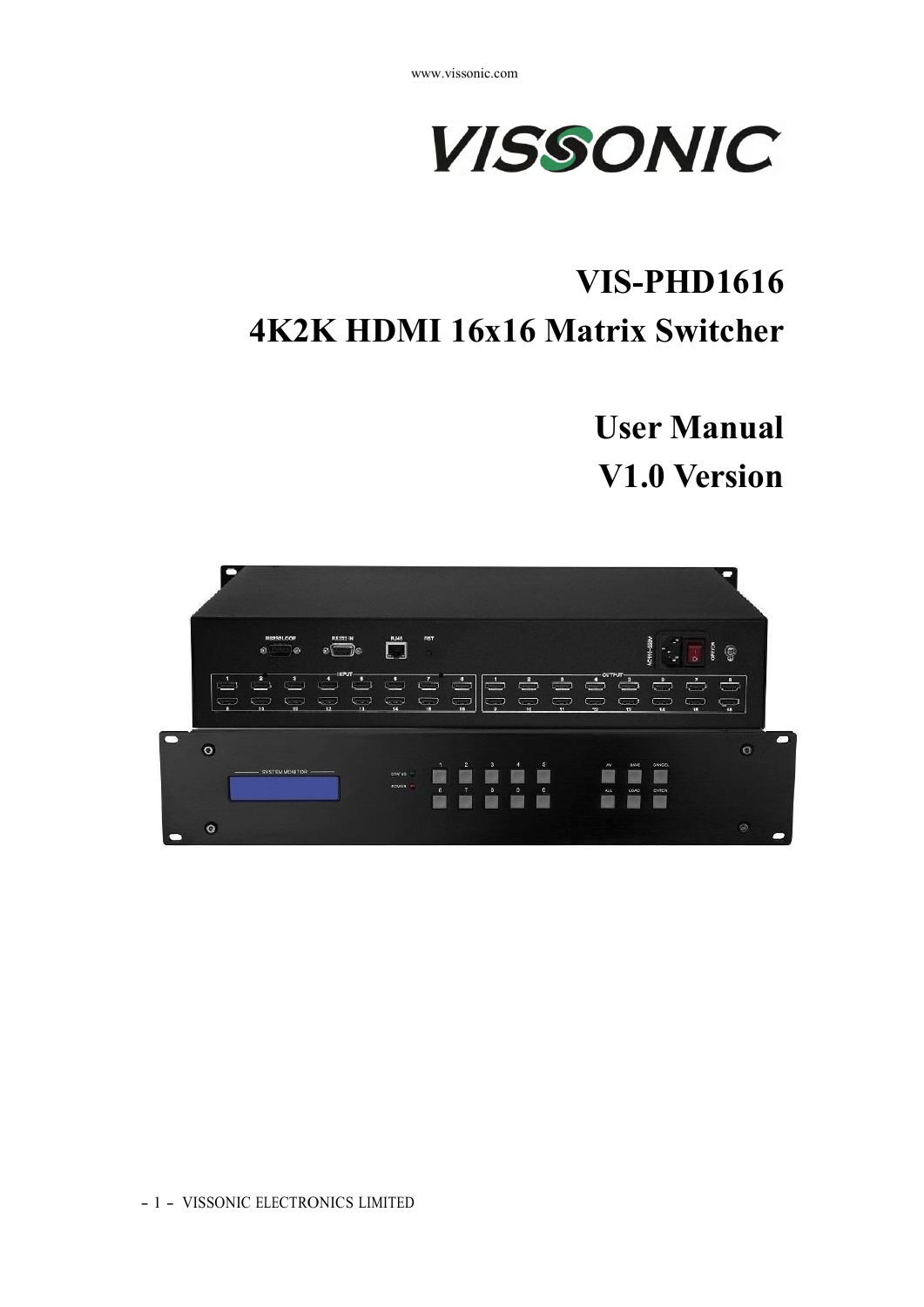# Content

| $\Delta$ |
|----------|
|          |
|          |
|          |
|          |
|          |
|          |
|          |
|          |
|          |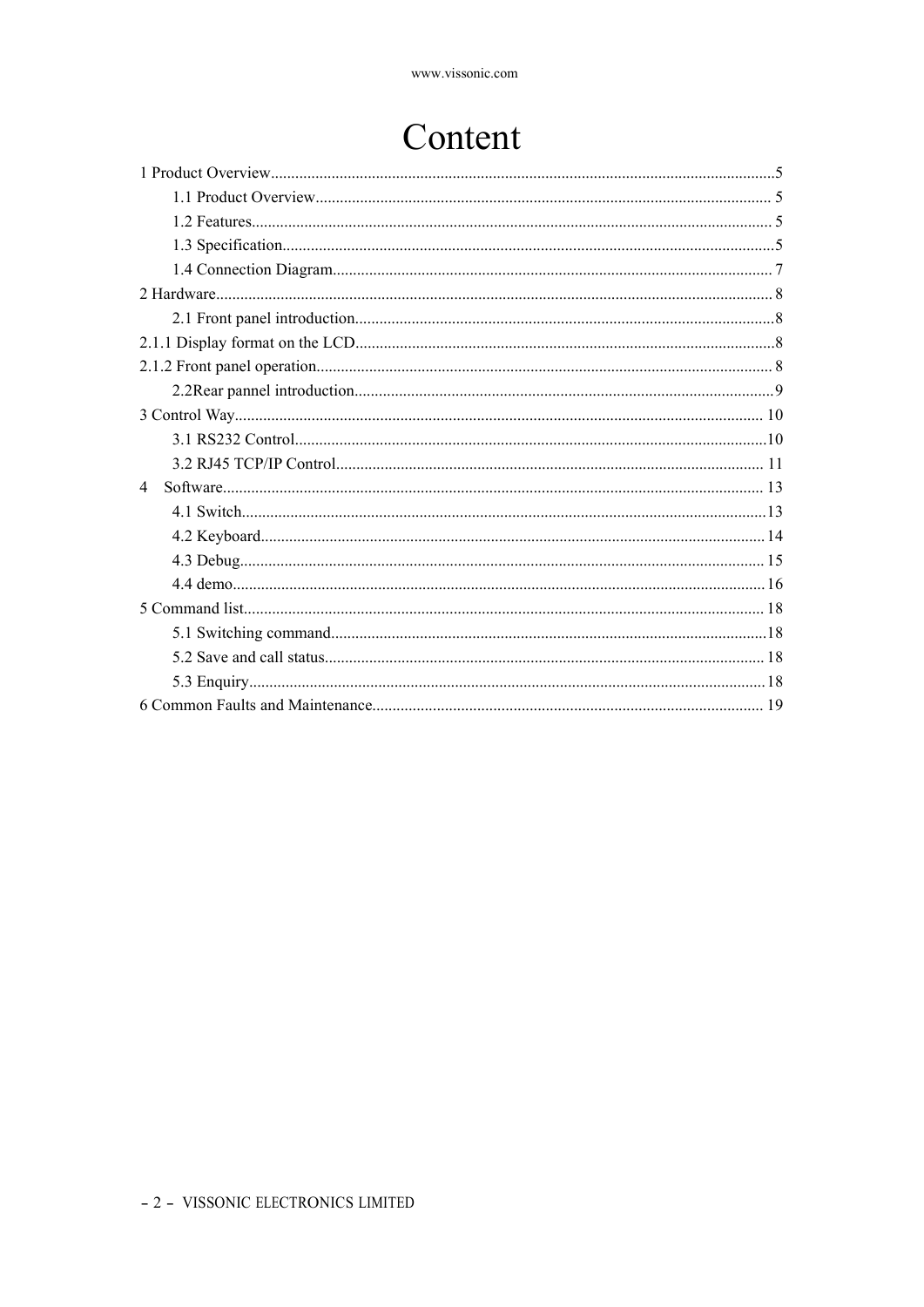## Important note

## **A** Warning

In order to ensure the reliable performance of the equipment and the safety of the user, please observe the following matters during the process of installation, use and maintenance:

◆Please do not use this product in the following places: the place of dust, soot and electric conductivity dust, corrosive gas, combustible gas; the place exposed to high temperature, condensation, wind and rain; the occasion of vibration and impact. Electric shock, fire, wrong operation can lead to damage and deterioration to the product, either;

◆In processing the screw holes and wiring, make sure that metal scraps and wire head will not fall into the shaft of controller, as it could cause a fire, fault, or incorrect operation;

◆When the installation work is over, it should be assured there is nothing on the ventilated face, including packaging items like dust paper. Otherwise, this may cause a fire, fault, incorrect operation for the cooling is not free;

◆Should avoid wiring and inserting cable plug in charged state, otherwise it is easy to cause the shock, or electrical damage;

◆The installation and wiring should be strong and reliable, contact undesirable may lead to false action;

◆For a serious interference in applications, should choose shield cable as the high frequency signal input or output cable, so as to improve the anti-jamming ability of the system.

Attention in the wiring

◆Only after cutting down all external power source, can install, wiring operation begin, or it may cause electric shock or equipment damage;

◆This product grounds by the grounding wires .To avoid electric shocks, grounding wires and the earth must be linked together. Before the connection of input or output terminal, please make sure this product is correctly grounded;

◆Immediately remove all other things after the wiring installation. Please cover the terminals of the products cover before electrification so as to avoid cause electric shock.

Matters needing attention during operation and maintenance:

- <sup>3</sup> - VISSONIC ELECTRONICS LIMITED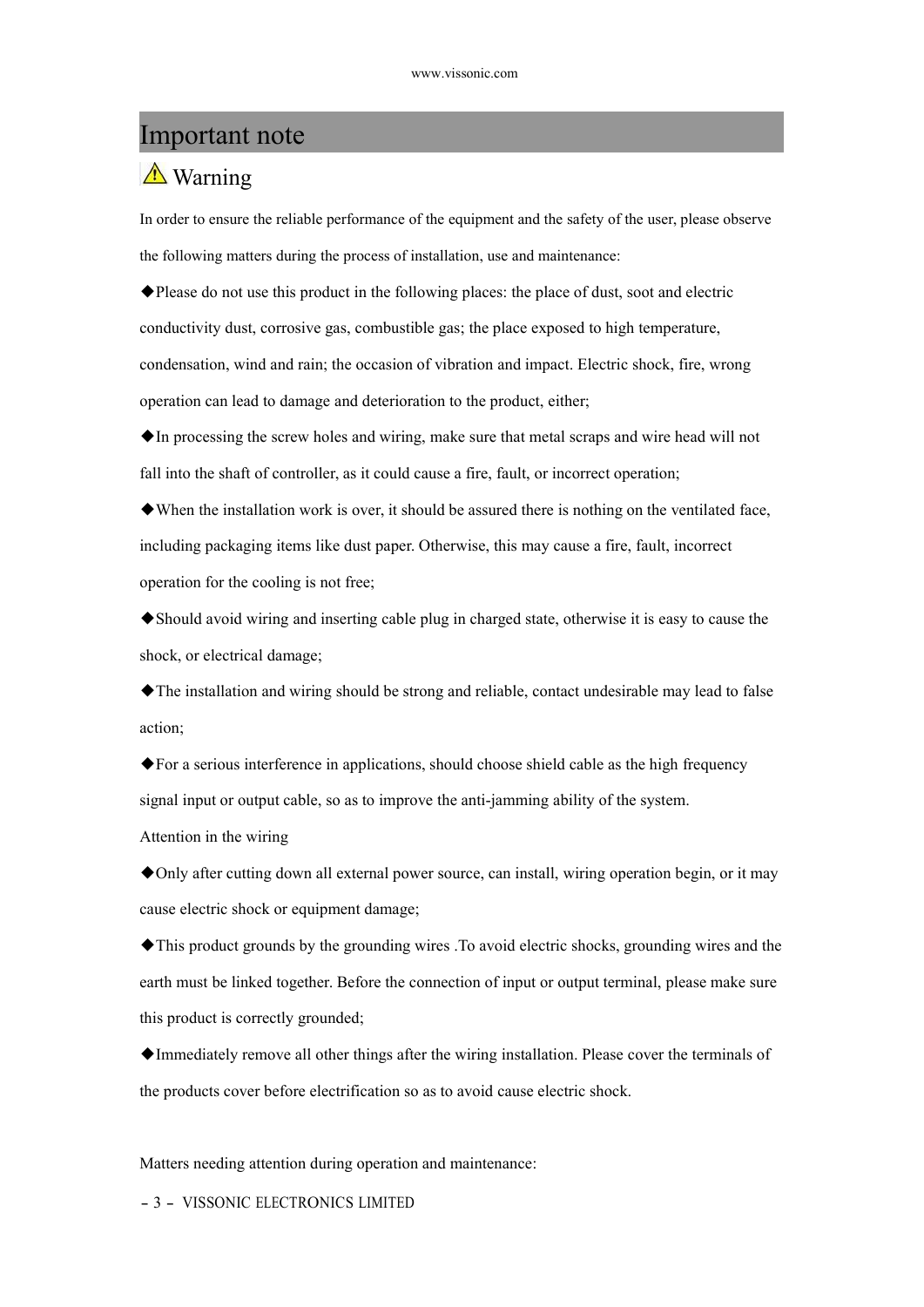$\blacklozenge$  Please do not touch terminals in a current state, or it may cause a shock, incorrect operation;

◆Please do cleaning and terminal tighten work after turning off the power supply. These operations can lead to electric shock in a current

state;

◆Please do the connection or dismantle work of the communication signal cable , the expansion module cable or control unit cable after turning

off the power supply, or it may cause damage to the equipment, incorrect operation;

◆Please do not dismantle the equipment, avoid damaging the internal electrical component;

◆Should be sure to read the manual, fully confirm the safety, only after that can do program changes, commissioning, start and stop operation.

Matters needing attention in discarding product:

◆Electrolytic explosion: the burning of electrolytic capacitor on circuit boards may lead to explosion;

◆Please collect and process according to the classification, do not put into life garbage;

◆Please process it as industrial waste, or according to the local environmental protection regulations.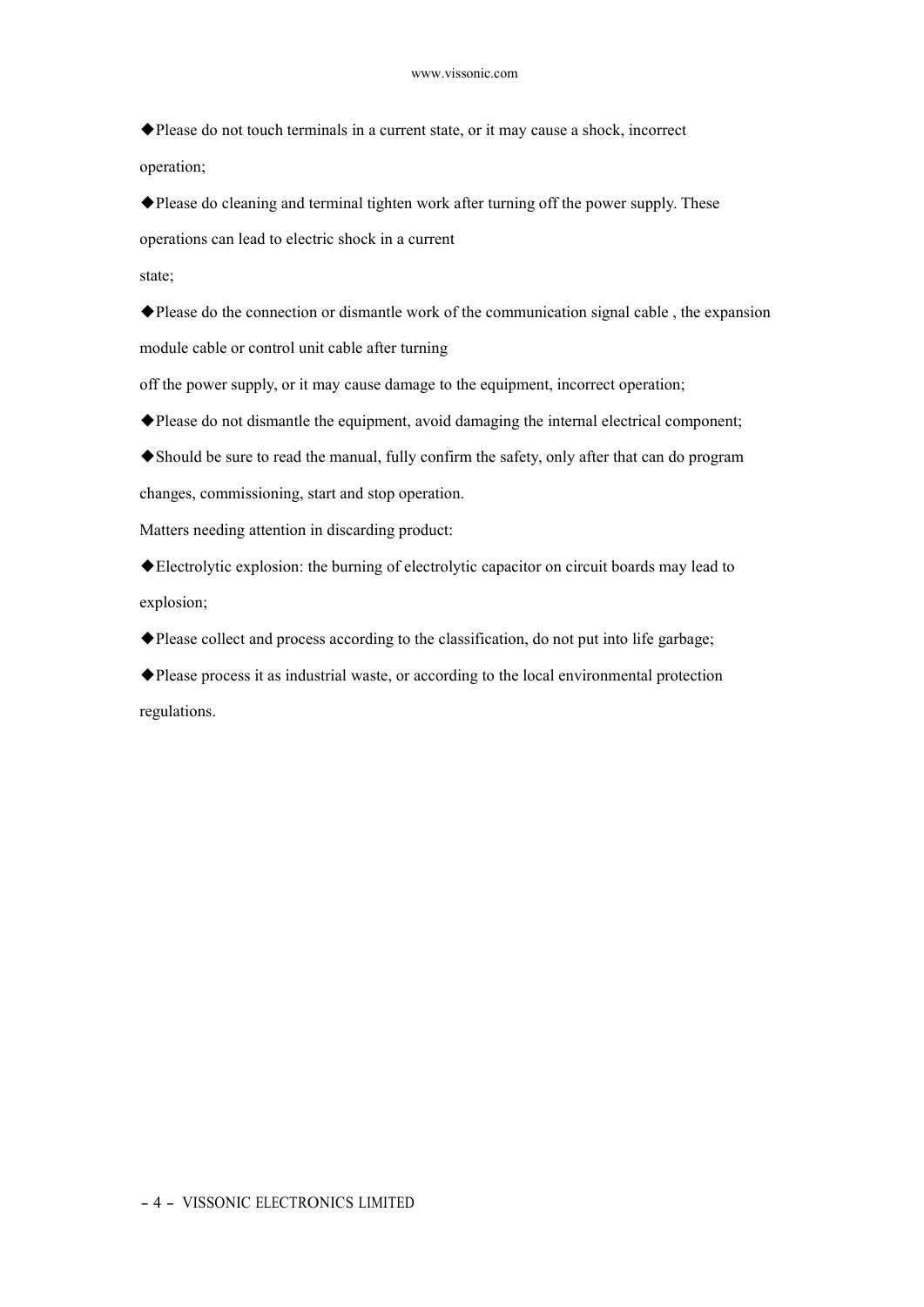# 1 Product Overview

### 1.1 Product Overview

VIS-PHD1616 HDMI matrix is professional switcher routs UHD 4Kx2K HDMI signals from 16 inputs to 16 outputs in need. It support 3D video, HDCP1.4,HDMI1.4 ,4K at 30Hz and 16 bit color. The control way is included Rs232,TCP/IP and front panel. It can be widely used in command control center, multi-screen systems, conference room, high definition medical or education teaching etc.

### 1.2 Features

- ◆ High speed switching
- ◆ Resolution is up to 4Kx2K at 30Hz.
- ◆ Support 3D video
- ◆ Support HDMI1.4.
- ◆ Control way is front panel, RS-232, TCP/IP.
- ◆ EDID reading function to fix any compatible problems.
- Built-in varied of control protocols to work with control system, like AMX,CRESTRON,VISSONIC.

◆ The firmware can be updated by the TCP/IP and be convenient for remote support and OEM the special features.

- $\blacklozenge$  Input distance is up to 30m(98 feet)
- ◆ ; Powerful memory support to preset and call switching mode. With power-down memory

function, with power-off site protection;

◆ 2U standard housing with rack-mounting design

## 1.3 Specification

| Model         | $VIS-PHD1616$                    |
|---------------|----------------------------------|
| Specification | Input/output support 16 channels |
| Input         | HDMI                             |

### - <sup>5</sup> - VISSONIC ELECTRONICS LIMITED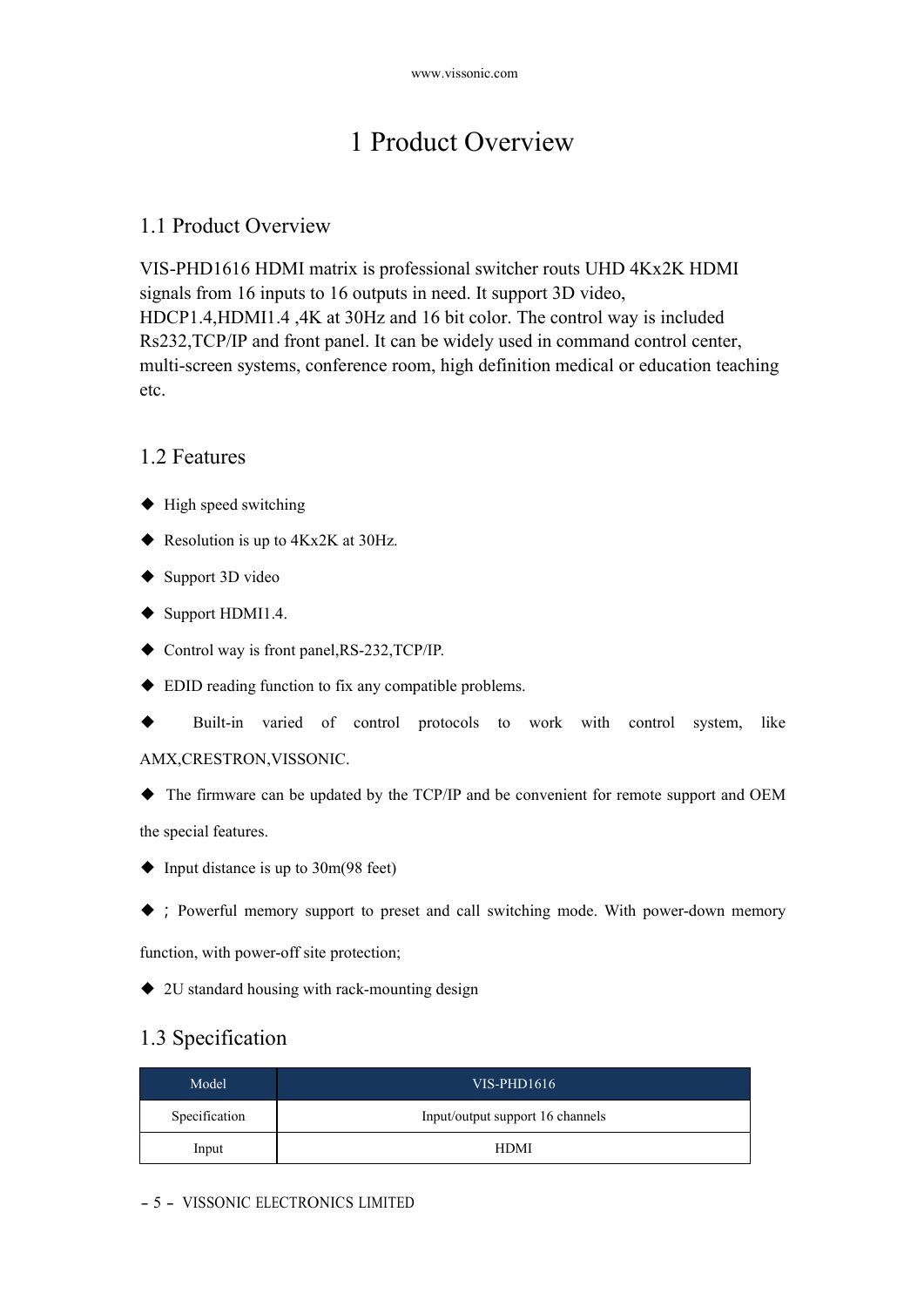| Output                         | <b>HDMI</b>                                                |
|--------------------------------|------------------------------------------------------------|
| Control way                    | Front panel, RS-232, TCP/IP                                |
| Resolution                     | Up to 4k x 2k (4096×2160)                                  |
| <b>HDMI</b> version            | HDMI 1.4, Support 3D TV                                    |
| <b>HDCP</b>                    | Compliant to HDCP 1.4                                      |
| Hot plug and play              | Support                                                    |
| Input cable                    | Up to $30m(98$ feet)                                       |
| Output cable                   | Up to $15m(50 \text{ feet})$                               |
| HDMI input/output<br>interface | Type A, 19 pin, female                                     |
| Power supply                   | 110~220 VAC                                                |
| Environment                    | Storage and Work Temperature: -20°~+70°C; humidity:10%~90% |
| Weight                         | 7KG                                                        |
| Consumption                    | 20W                                                        |
| Dimension (WxDxH)              | 2U (440mmx333mmx88mm)                                      |
| Warranty                       | 3 years                                                    |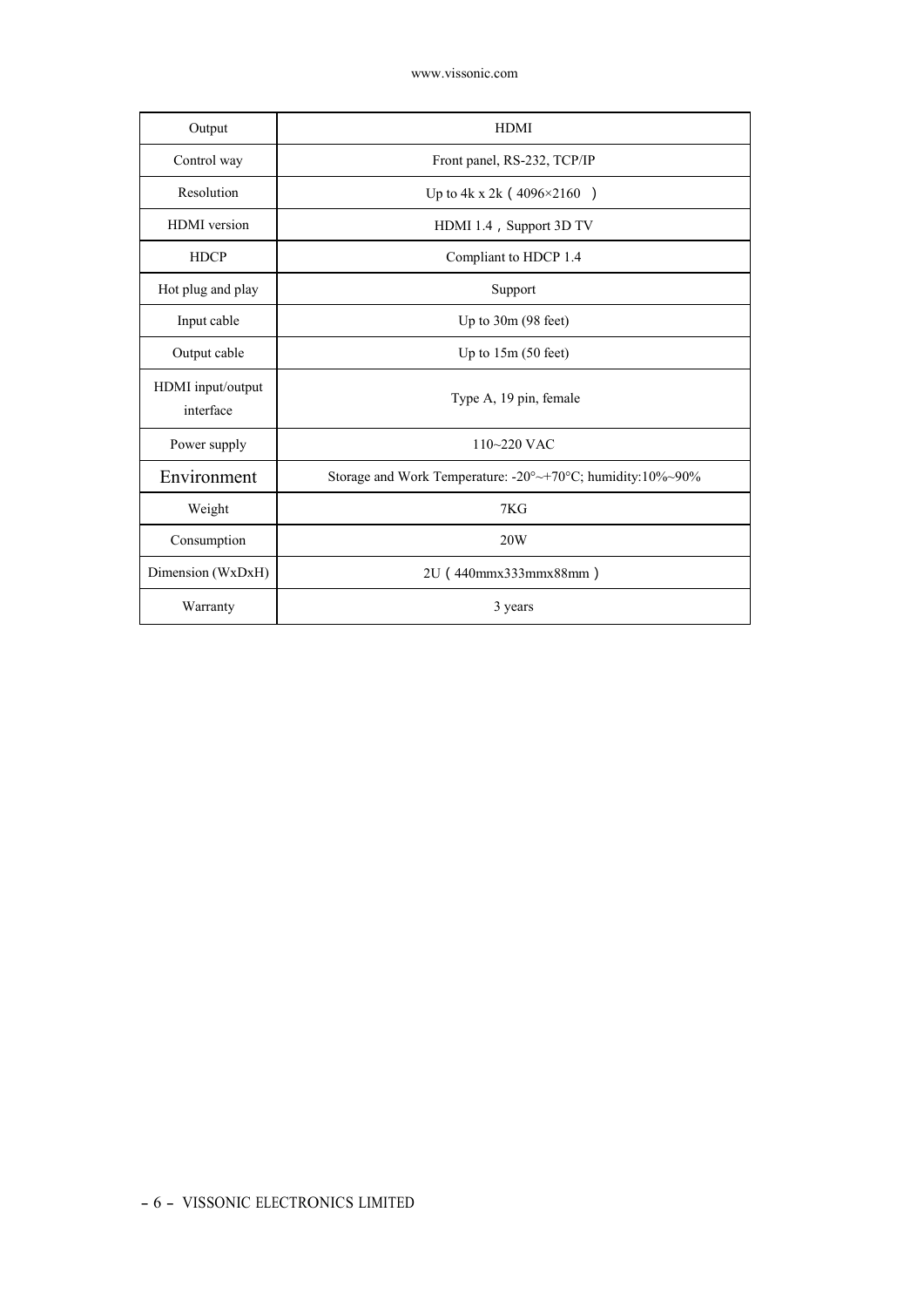## 1.4 Connection Diagram

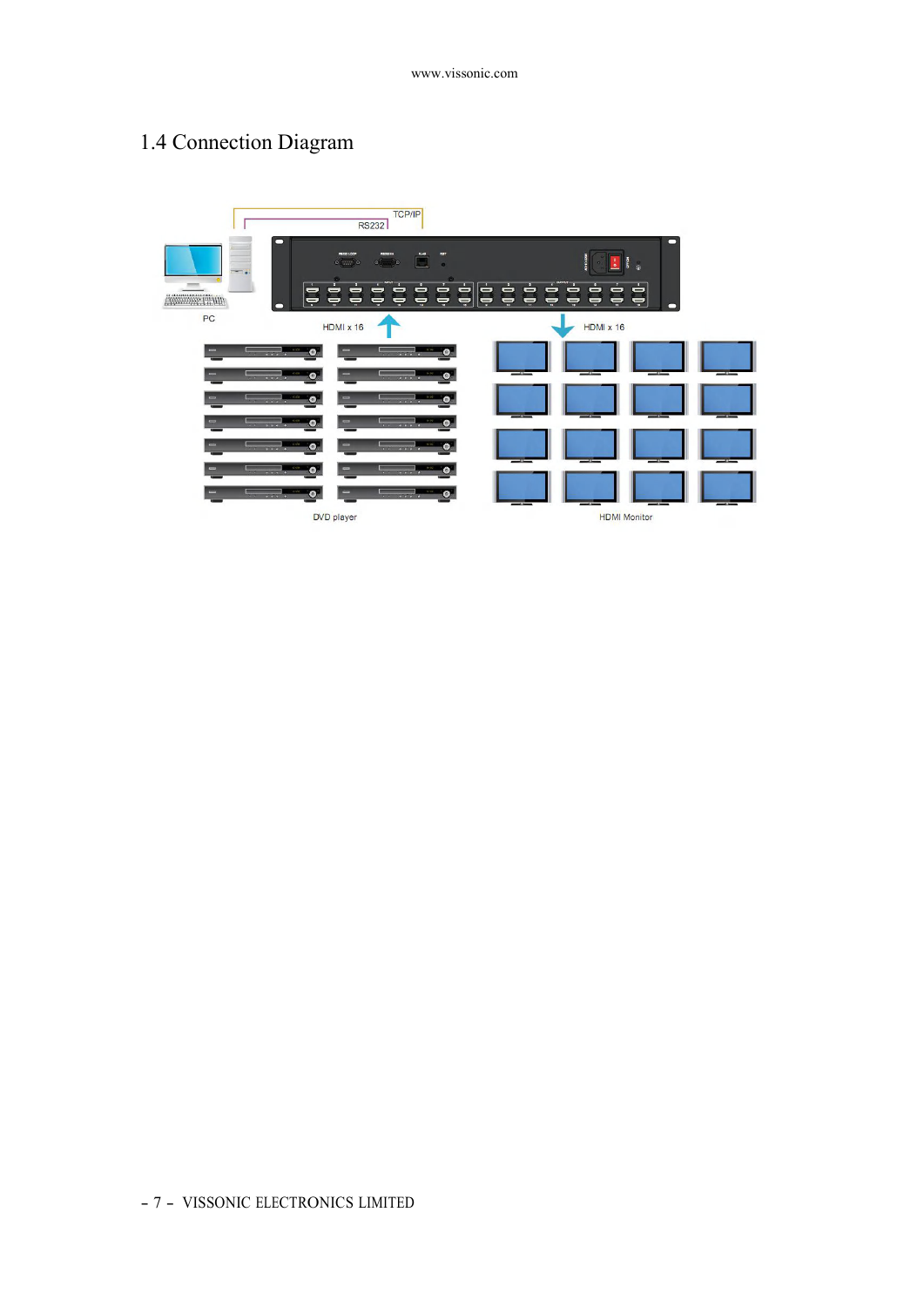# 2 Hardware

## 2.1 Front panel introduction



- (1) LCD display: Display the button inputs and switching status.
- (2) POWER: Power on/off indicator

STATUS : The indicator is flashing, while the command is executing and. After the

command is executed, the indicator is constantly on.

- (3) Number button 0 to 9
- (4) Function buttons. Description as bellowing,

| AV            | Switching button to divide the input and |
|---------------|------------------------------------------|
|               | output number                            |
| ALL           | Switch the input to all output           |
| <b>SAVE</b>   | Save the current status and combine with |
|               | number button                            |
| <b>LOAD</b>   | Load the status and combine with number  |
|               | button                                   |
| <b>CANCEL</b> | Cancel the operation                     |
| <b>ENTER</b>  | Confirm the operation                    |

## 2.1.1 Display format on the LCD

I N O U T 1 2 3 4 5 6 7 8 9 A B C D E F G 1 1 1 1 1 1 1 1 1 1 1 1 1 1 1 1

As above picture, the every two number is a channel, IN mean input channel, OUT mean output channel.IN row will change according to the switching. The OUT row is fixed number.

## 2.1.2 Front panel operation.

1、one input to one output switch

For example, input 3 switch to output 4, and we need to press the buttons as bellowing,

#### - <sup>8</sup> - VISSONIC ELECTRONICS LIMITED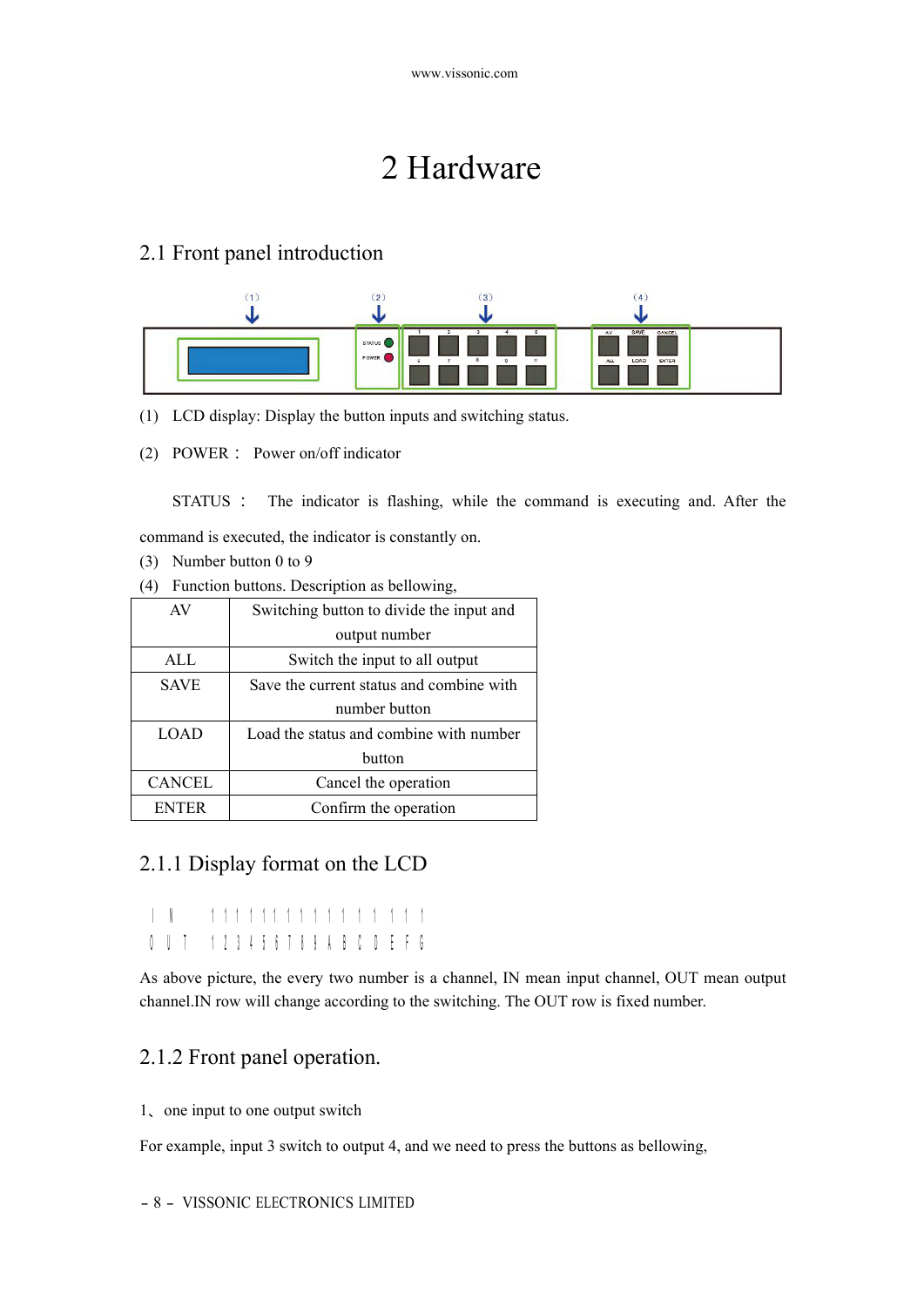" $3$ "+" $AV$ " + " $4$ "+"ENTER" (LCD display as bellow picture);

#### I N O U T 1 2 3 4 5 6 7 8 9 A B C D E F G 1 1 1 3 1 1 1 1 1 1 1 1 1 1 1 1

2、one input to all output channel

For example, switch input 2 to all output, we need to press the buttons as bellowing,

"2"+"AV"+"ALL"+"ENTER" (LCD display as bellow picture)

I N O U T 1 2 3 4 5 6 7 8 9 A B C D E F G 2 2 2 2 2 2 2 2 2 2 2 2 2 2 2 2

#### 3、Save and Load the status

Save the current input and output status, press the button as : "number" + "SAVE"

Call the status saved before, press the button as: "number" + "LOAD"

Noted: The matrix can save 9 status (number is 1 to 9)

### 2.2Rear panel introduction



- (1)Local RS232 loop out for daisy chain connection of multi matrix.
- (2) RS-232 serial port for control
- (3)TCP/IP control port
- (4) Reset button
- (5)Power supply jack
- (6)HDMI input
- (7)HDMI output
- <sup>9</sup> VISSONIC ELECTRONICS LIMITED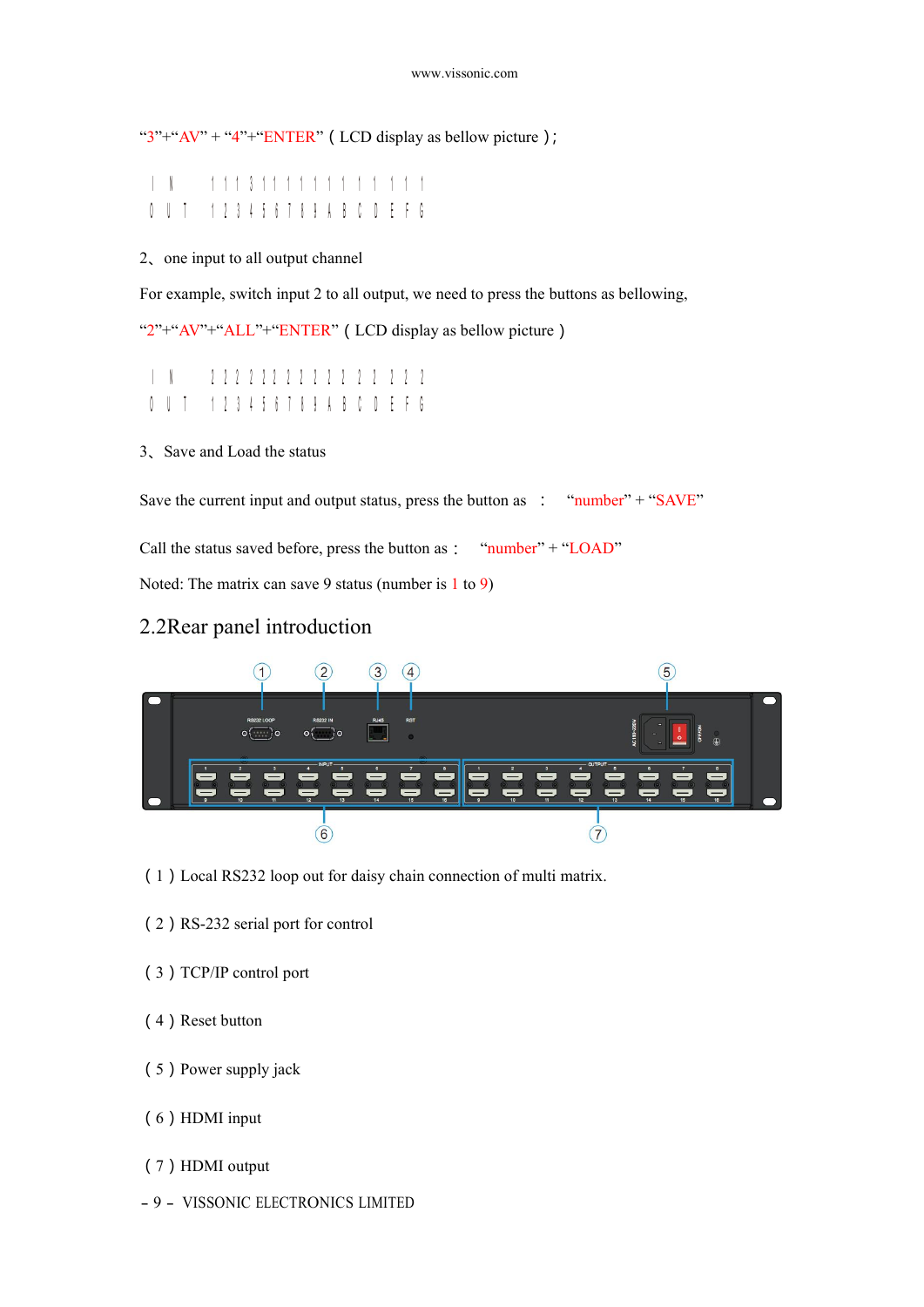# 3 Control Way

## 3.1 RS232 Control

The matrix provide the standard RS232 serial port. The user can control the matrix by PC or other controller.<br>The matrix also provide the RS-232 loop out to transfer the command to other peripherals

Serial port default setting:

Bit rate: 9600, Data bit: 8 bits, Stop bit: 1, No parity bit

RS232 IN port (Connect to the PC) PIN defined as bellowing,

$$
\begin{pmatrix}\n\stackrel{\circ}{\circ} & \stackrel{\circ}{\circ} & \stackrel{\circ}{\circ} \\
\circ & \circ & \circ & \circ \\
\circ & \circ & \circ & \circ \\
\circ & \circ & \circ & \circ\n\end{pmatrix}
$$

| Pin            | Signal     | <b>Statement</b>                  |
|----------------|------------|-----------------------------------|
| 1              |            |                                   |
| $\overline{c}$ | <b>TXD</b> | RS-232 protocol, PC send the data |
| 3              | <b>RXD</b> | RS-232 protocol, PC receive data. |
| $\overline{4}$ |            |                                   |
| 5              | <b>GND</b> | Ground                            |
| 6              |            |                                   |
| 7              |            |                                   |
| 8              |            |                                   |
| 9              |            |                                   |

RS232 LOOP Port (connect to next matrix) pin defined as bellowing,



#### RS232 Connection

 $9$  - - -

Link the HDMI matrix to host control computer by using RS-232 cable, when connection is finished, you can control the matrix with the instructions we provided in the following chapter.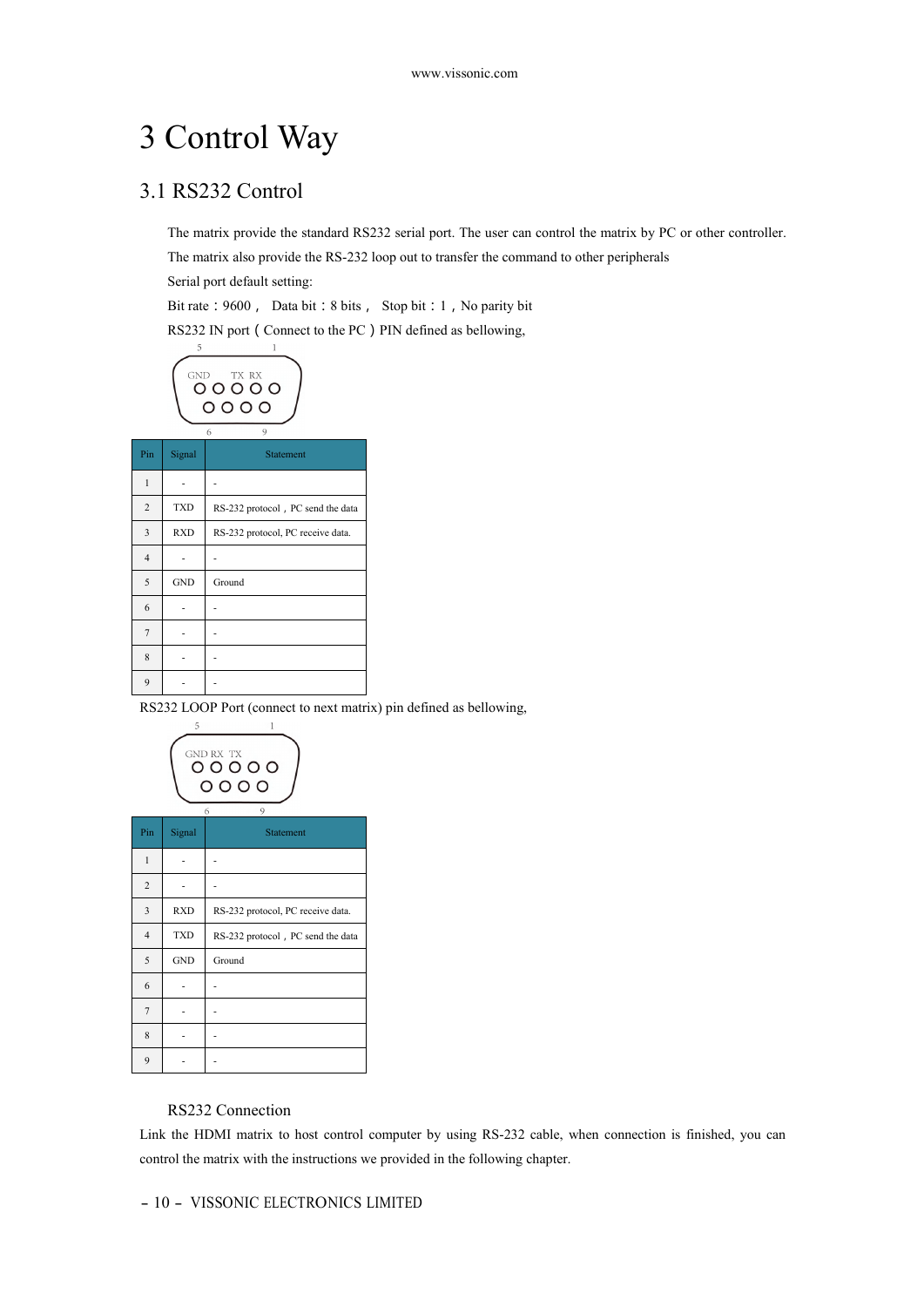

## 3.2 RJ45 TCP/IP Control

The network port is based on the TCP/IP Network communication protocol and apply the remote control by Ethernet. The remote user can control the local equipment by Ethernet.

| TCP/IP port default setting: |                                                            |  |  |  |  |  |  |
|------------------------------|------------------------------------------------------------|--|--|--|--|--|--|
| Port no.                     | 1030                                                       |  |  |  |  |  |  |
| IP add.                      | 192.168.0.188 (Static IP; While connecting to routing, the |  |  |  |  |  |  |
|                              | matrix get the dynamic IP. )                               |  |  |  |  |  |  |
| Subnet Mask                  | 255.255.255.0                                              |  |  |  |  |  |  |
| Gateway                      | 192.168.0.1                                                |  |  |  |  |  |  |

#### RJ45 two connection ways

1) Cross-wire connection

Directly connect the matrix to host computer by using Cat5/5e cross-wire.





2) Straight wire connection

Connect the matrix to router or switch by using Cat5/5e straight link wire.

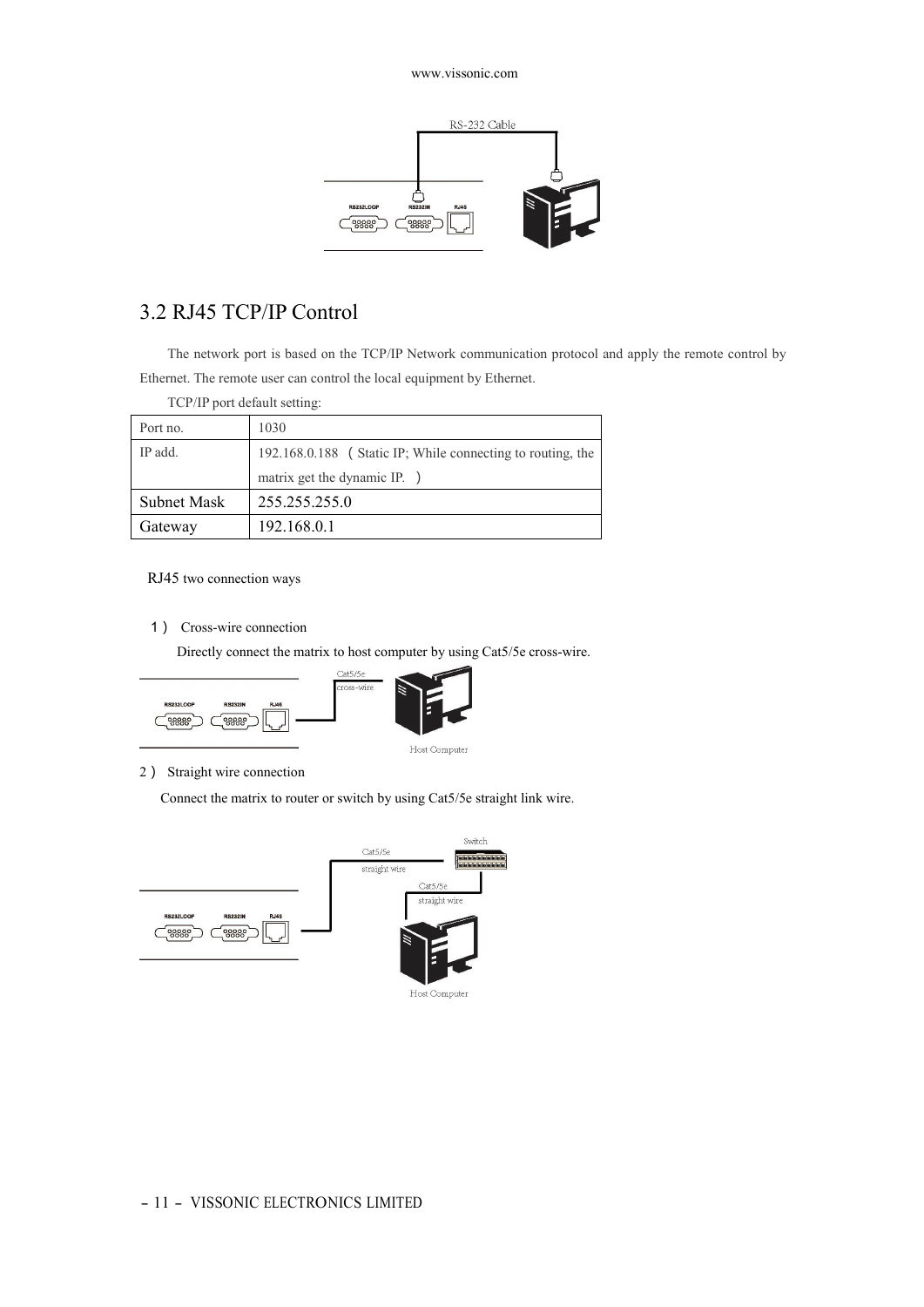Wire line order

In this system, the CAT5/5e cable is used to connect the matrix to network control equipment, each end of the line is fixed with the RJ-45 connector (commonly known as the crystal head). The standard line order is not random, the purpose is to ensure the symmetry of the cable connector layout, so that the interference between the cable and the cable can be offset. Generally, Cat5/5e cable has four twisted pairs which are marked by different colors.



EIA/TIA 568B and EIA/TIA 568A standard:

|                |                | T568A standard  |                |               |        |                |       |
|----------------|----------------|-----------------|----------------|---------------|--------|----------------|-------|
|                | $\overline{2}$ | 3               | $\overline{4}$ | 5             | 6      | 7              | 8     |
| white<br>green | green          | white<br>orange | blue           | white<br>blue | orange | white<br>brown | brown |
|                |                | T568B standard  |                |               |        |                |       |
|                | $\overline{2}$ |                 |                |               |        |                |       |
|                |                | 3               | $\overline{4}$ | 5             | 6      | 7              | 8     |

Straight wire connection: both ends use T568B standard.

Cross-wire connection: one end use T568A standard, one end use T568B standard.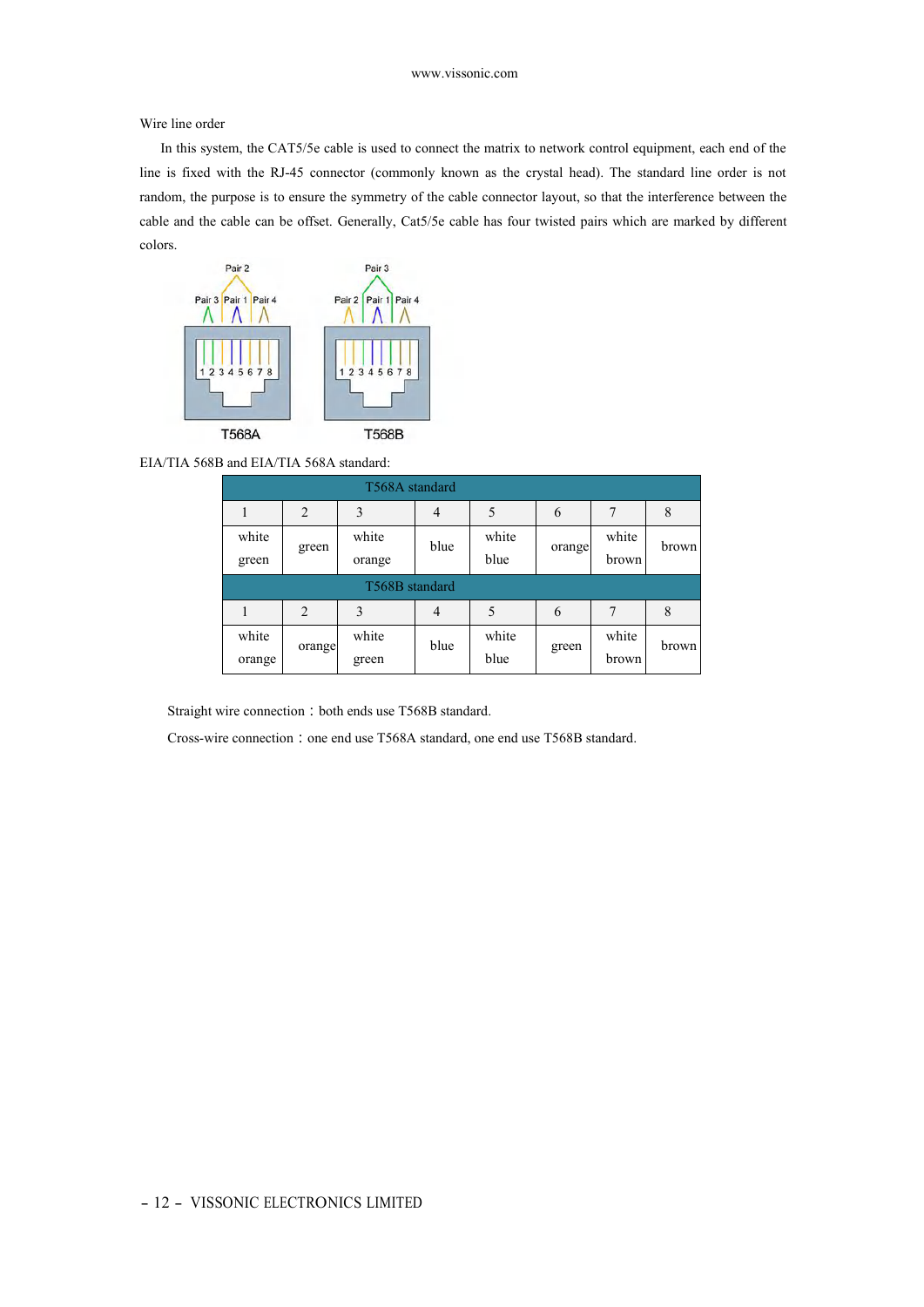

## 4.1 Switch

| Matrix Control System                                     |                                |                               |           |                     |                |                |   |   |   |                |   |    |    | ÷  |    |    | ▭  | ×  |
|-----------------------------------------------------------|--------------------------------|-------------------------------|-----------|---------------------|----------------|----------------|---|---|---|----------------|---|----|----|----|----|----|----|----|
| Keyboard<br><b>Debug</b>                                  | Demo                           |                               |           |                     |                |                |   |   |   |                |   |    |    |    |    |    |    |    |
| Add COM<br>Open COM                                       |                                |                               |           | $1(6)$ <sub>2</sub> | 3              | 4              | 5 | 6 | 7 | 8              | 9 | 10 | 11 | 12 | 13 | 14 | 15 | 16 |
| Port Number<br>۳                                          | $\left(3\right)$ <sub>AV</sub> |                               |           |                     | $\overline{3}$ | $\overline{4}$ | 5 | 6 |   | $\overline{8}$ | ÿ | 10 | п  | 12 | Ī3 | 14 | 15 | 16 |
| 9600<br>Baud Rate<br>$\overline{\phantom{a}}$             |                                | $\overline{\left( 5\right) }$ | 1         | 7)                  | $\overline{3}$ | $\overline{4}$ | 5 | 6 | 7 | 8              | 9 | 10 | 11 | 12 | 13 | 14 | 15 | 16 |
| 8<br>Data bits<br>$\blacktriangledown$                    | Video                          | 3                             | Ħ         | $\overline{2}$      | 3              | $\overline{4}$ | 5 | 6 | 7 | 8              | 9 | 10 | 11 | 12 | 13 | 14 | 15 | 16 |
| Stop bits<br>$\mathbf{1}$<br>$\overline{\phantom{a}}$     |                                | 4                             | $\vert$ 1 | $\overline{2}$      | 3              | 4              | 5 | 6 | 7 | 8              | 9 | 10 | 11 | 12 | 13 | 14 | 15 | 16 |
| None<br>Parity<br>$\overline{\phantom{a}}$                | Audio                          | 5                             |           | $\overline{2}$      | 3              | $\overline{4}$ | 5 | 6 | 7 | 8              | 9 | 10 | 11 | 12 | 13 | 14 | 15 | 16 |
| None.<br>$\overline{\phantom{a}}$<br>Flow control         |                                | 6                             | 11        | 2                   | 3              | $\overline{4}$ | 5 | 6 | 7 | 8              | 9 | 10 | 11 | 12 | 13 | 14 | 15 | 16 |
|                                                           | Ó<br>EDID                      | 7                             | П         | $\overline{2}$      | $\overline{3}$ | $\overline{4}$ | 5 | 6 | 7 | 8              | 9 | 10 | 11 | 12 | 13 | 14 | 15 | 16 |
|                                                           |                                | 8                             | 11        | $\overline{2}$      | 3              | $\overline{4}$ | 5 | 6 | 7 | 8              | 9 | 10 | 11 | 12 | 13 | 14 | 15 | 16 |
| (2)<br>192.168.0.188                                      |                                | 9                             |           | 2                   | 3              | 4              | 5 | 6 | 7 | 8              | 9 | 10 | 11 | 12 | 13 | 14 | 15 | 16 |
| 255, 255, 255, 0<br>Mask:                                 |                                | 10                            |           | 2                   | 3              | $\overline{4}$ | 5 | 6 | 7 | 8              | 9 | 10 | 11 | 12 | 13 | 14 | 15 | 16 |
| 192.168.0.1<br>Gate:                                      |                                | 11                            |           | 2                   | 3              | $\overline{4}$ | 5 | 6 | 7 | 8              | 9 | 10 | 11 | 12 | 13 | 14 | 15 | 16 |
| Port:<br>1030                                             | $^{(4)}$                       | 12                            |           | $\overline{2}$      | 3              | 4              | 5 | 6 | 7 | 8              | 9 | 10 | 11 | 12 | 13 | 14 | 15 | 16 |
| MAC:<br>11:22:33:44:55:66                                 | 2E1.                           | 13                            |           | 2                   | 3              | $\overline{4}$ | 5 | 6 | 7 | 8              | 9 | 10 | 11 | 12 | 13 | 14 | 15 | 16 |
|                                                           |                                | 14                            |           | 2                   | 3              | 4              | 5 | 6 | 7 | 8              | 9 | 10 | 11 | 12 | 13 | 14 | 15 | 16 |
| Update<br>Connect.                                        |                                | 15                            |           | $\overline{2}$      | 3              | $\overline{4}$ | 5 | 6 | 7 | 8              | 9 | 10 | 11 | 12 | 13 | 14 | 15 | 16 |
|                                                           |                                | 16                            |           | 2                   | 3              | 4              | 5 | 6 | π | 8              | 9 | 10 | 11 | 12 | 13 | 14 | 15 | 16 |
| <b>C</b> <sub>c</sub> not connect<br>version <sup>1</sup> |                                |                               |           |                     |                |                |   |   |   |                |   |    |    |    |    |    |    |    |

(1) Connect to the matrix switcher by RS232.

(2) Connect to the matrix switcher by TCP/IP

(3) Select your operation,

"AV" means switching audio and video

- "Video" means switching video
- "Audio" means switching audio
- "EDID" means read the EDID from input to output
- (4) Display executing the command
- (5) Input channel number
- (6) Output channel number
- (7) Press the button to switch/EDID from input to output

#### For example,

We switch audio/video from input 8 to output 4.<br>Then we select the and press the button as bellowing picture. The video & audio will



8B4.

switch from input  $8$  to output  $4$ , as the command

- <sup>13</sup> - VISSONIC ELECTRONICS LIMITED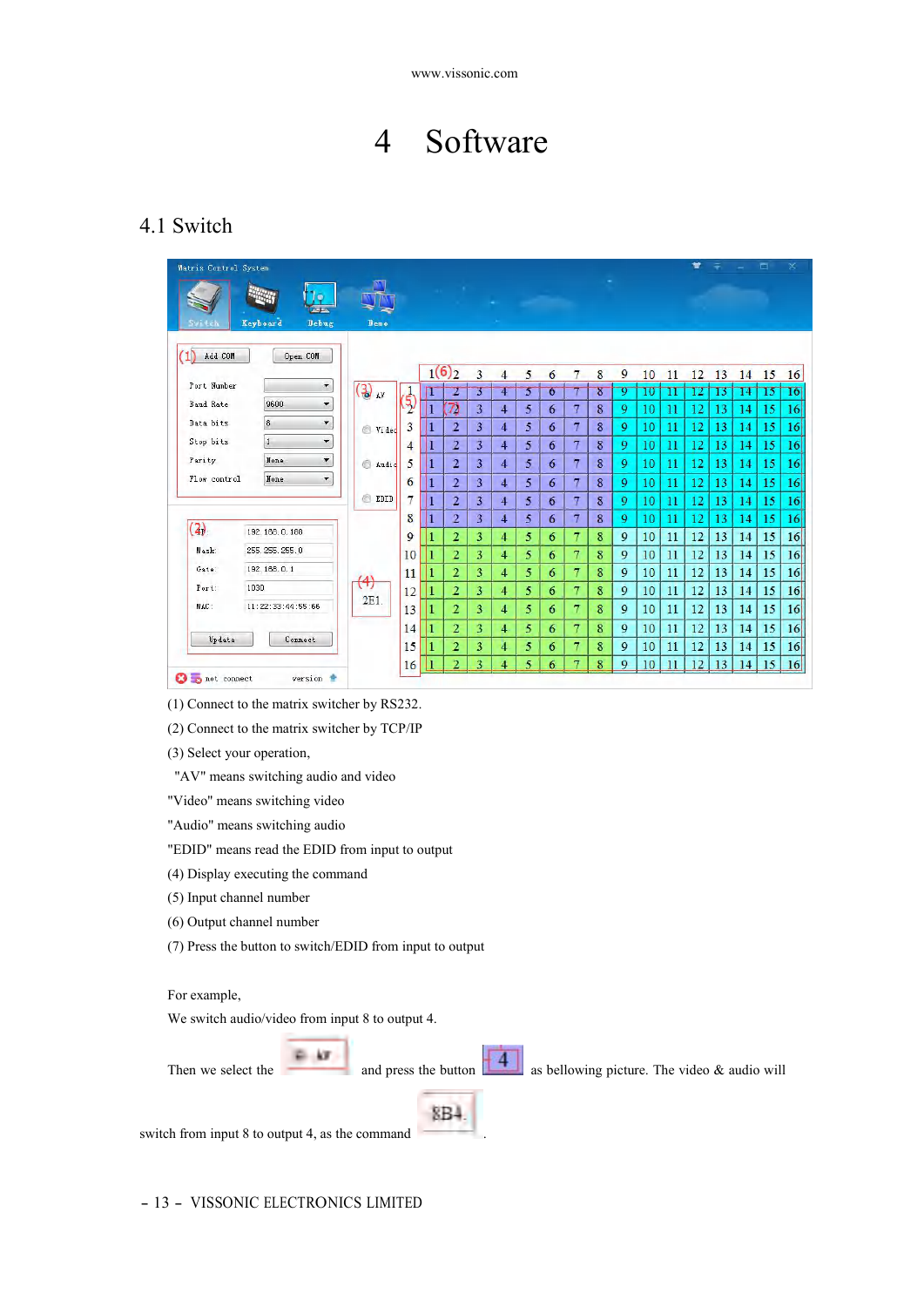#### www.vissonic.com

|              |                |                     |                |                | Output         |   |   |   |   |   |    |    |    |    |    |    |    |
|--------------|----------------|---------------------|----------------|----------------|----------------|---|---|---|---|---|----|----|----|----|----|----|----|
|              |                | 1                   | 2              | 3              |                | 5 | 6 | 7 | 8 | 9 | 10 | 11 | 12 | 13 | 14 | 15 | 16 |
| $\bullet$ AV | 1              | 1                   | $\overline{2}$ | 3              |                | 5 | 6 | 7 | 8 | 9 | 10 | 11 | 12 | 13 | 14 | 15 | 16 |
|              | $\overline{2}$ | 1                   | $\overline{2}$ | 3              |                | 5 | 6 | 7 | 8 | 9 | 10 | 11 | 12 | 13 | 14 | 15 | 16 |
| Ô<br>Video   | 3              | 1                   | $\overline{2}$ | $\overline{3}$ |                | 5 | 6 | 7 | 8 | 9 | 10 | 11 | 12 | 13 | 14 | 15 | 16 |
|              | 4              | 1                   | $\overline{2}$ | 3              |                | 5 | 6 | 7 | 8 | 9 | 10 | п  | 12 | 13 | 14 | 15 | 16 |
| Ô<br>Audio   | 5              | Ī                   | $\overline{2}$ | 3              |                | 5 | 6 | 7 | 8 | 9 | 10 | Ħ  | 12 | 13 | 14 | 15 | 16 |
|              | 6              | 1                   | $\overline{2}$ | 3              | 4              | 5 | 6 | 7 | 8 | 9 | 10 | 11 | 12 | 13 | 14 | 15 | 16 |
| ô<br>EDID    | 7              | 1                   | 2              | 3              | ₩              | 5 | 6 | 7 | 8 | 9 | 10 | 11 | 12 | 13 | 14 | 15 | 16 |
| Input 8      |                | $\overline{1}$<br>z | 2              | 3              | $\overline{4}$ | 5 | 6 | 7 | 8 | 9 | 10 | 11 | 12 | 13 | 14 | 15 | 16 |
|              | 9              | 1                   | 2              | 3              | 4              | 5 | 6 | 7 | 8 | 9 | 10 | 11 | 12 | 13 | 14 | 15 | 16 |
|              | 10             | 1                   | 2              | 3              | 4              | 5 | 6 | 7 | 8 | 9 | 10 | 11 | 12 | 13 | 14 | 15 | 16 |
| Commmand     |                | 1                   | 2              | 3              | 4              | 5 | 6 | 7 | 8 | 9 | 10 | 11 | 12 | 13 | 14 | 15 | 16 |
|              | 12             | 1                   | $\overline{2}$ | 3              | 4              | 5 | 6 | 7 | 8 | 9 | 10 | 11 | 12 | 13 | 14 | 15 | 16 |
| 8B4.         | 13             | 1                   | 2              | 3              | $\overline{4}$ | 5 | 6 | 7 | 8 | 9 | 10 | 11 | 12 | 13 | 14 | 15 | 16 |
|              | 14             | 1                   | $\overline{2}$ | 3              | 4              | 5 | 6 | 7 | 8 | 9 | 10 | 11 | 12 | 13 | 14 | 15 | 16 |
|              | 15             | 1                   | $\overline{2}$ | 3              | 4              | 5 | 6 | 7 | 8 | 9 | 10 | 11 | 12 | 13 | 14 | 15 | 16 |
|              | 16             | 1                   | $\overline{2}$ | 3              | 4              | 5 | 6 | 7 | 8 | 9 | 10 | 11 | 12 | 13 | 14 | 15 | 16 |

## 4.2 Keyboard

| Matrix Control System<br>Switch | ۰<br><b>ABBS</b><br>Debug<br>Keyboard                                 | Demo                   | $\sim 100$     |                         |                |      |    | $\bullet$           | σ  |
|---------------------------------|-----------------------------------------------------------------------|------------------------|----------------|-------------------------|----------------|------|----|---------------------|----|
| Add COM                         | Open COM                                                              |                        | $\overline{2}$ | $\overline{\mathbf{3}}$ | $\overline{4}$ | 5    | 6  | $\overline{7}$      | 8  |
| Port Number                     | $\overline{\phantom{a}}$                                              | 9                      | 10             | 11                      | 12             | 13   | 14 | 15                  | 16 |
| Baud Rate<br>Data bits          | 9600<br>$\overline{\phantom{a}}$<br>8<br>$\overline{\phantom{a}}$     |                        | Video          | AV                      | Audio          | EDID |    | Reboot MATRIX       |    |
| Stop bits<br>Parity             | $\overline{\phantom{a}}$<br>$\vert$ 1<br>None<br>$\blacktriangledown$ | $\mathbf{1}$           | $\overline{2}$ | 3                       | $\overline{4}$ | 5    | 6  | $\overline{7}$      | 8  |
| Flow control                    | $\overline{\phantom{a}}$<br>None                                      | 9                      | 10             | 11                      | 12             | 13   | 14 | 15                  | 16 |
| IP:                             | 192.168.0.188                                                         | $(2)_{1}$              | $\overline{2}$ | 3                       | 4              | 5    | 6  | $\overline{7}$      | 8  |
| Mask:<br>Gate:<br>Port:         | 255.255.255.0<br>192.168.0.1<br>1030                                  | 9                      | 10             | 11                      | 12             | 13   | 14 | 15                  | 16 |
| MAC:                            | 11:22:33:44:55:66                                                     | ALL.<br>$\circledcirc$ | THROGHT        | CLOSE                   |                |      |    |                     |    |
| Update                          | Connect.                                                              | (3)<br>$\bf{0}$        | $\mathbf{1}$   | 3<br>$\overline{2}$     | $\overline{4}$ | 5    | 6  | $\overline{7}$<br>8 | 9  |

We get the same function as the front panel on the software.

(1) Select your operation "Video","AV","Audio", press input (Up zone) and outputs (down zone) to switch the signal. Select "EDID" to read the input EDID to outputs. Select "Reboot MATRIX" to confirm/cancel reboot the matrix switcher.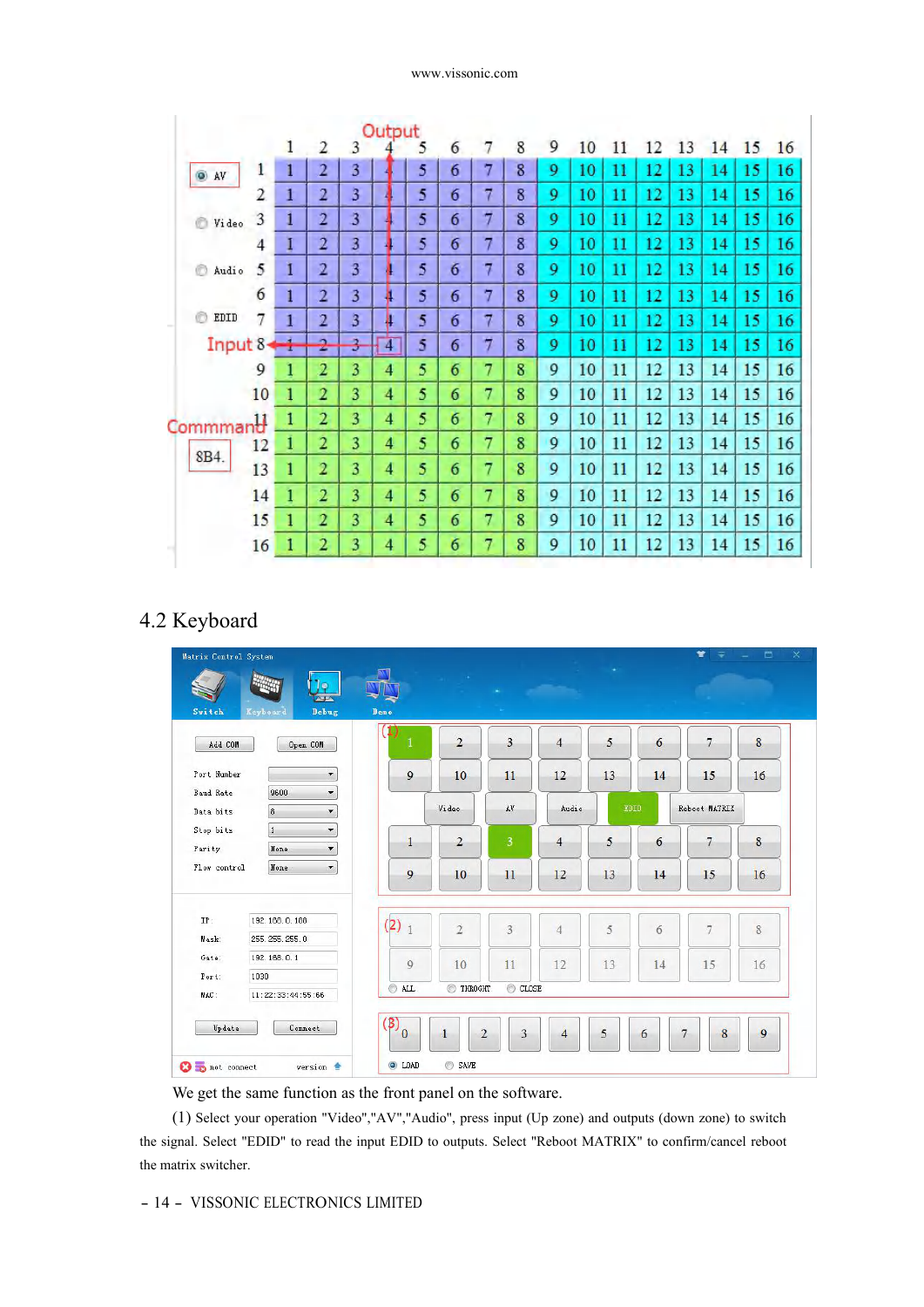(2) Select the operation "All" and press the button number N ("1" to "16") to switch the input N to all output.

Select the operation "THROUGH" and press the button number N ("1" to "16") to switch the input N to corresponding output N.

Select the operation "CLOSE" and press the button number N ("1" to "16") to output N.

(3) Select the operation "LOAD" and press the button number N ("1" to "9") to switch the preset status N.

Select the operation "SAVE" and press the button number N ("1" to "9") to save the current status to preset status N.

## 4.3 Debug

| Matrix Control System    |                                                                    |            |                   | 甘<br>$\equiv$ | $\Box$<br>$\times$<br>- |
|--------------------------|--------------------------------------------------------------------|------------|-------------------|---------------|-------------------------|
| Switch                   | 10<br>$\sqrt{15}$<br><b>Keyboard</b><br>Debug                      | Demo       |                   |               |                         |
| Add COM                  | Open COM                                                           |            |                   |               | Display ON<br>Clear     |
| Port Number<br>Baud Rate | $\overline{\phantom{a}}$<br>9600<br>$\blacktriangledown$           |            |                   |               | Hex                     |
| Data bits<br>Stop bits   | 8<br>$\overline{\phantom{a}}$<br>$1\,$<br>$\overline{\phantom{a}}$ |            |                   |               |                         |
| Parity<br>Flow control   | None<br>$\blacktriangledown$<br>None<br>$\blacktriangledown$       |            |                   |               |                         |
|                          |                                                                    |            |                   |               |                         |
| $\mathbf{IP}$ :          | 192.168.0.188                                                      |            |                   |               |                         |
| Mask:                    | 255.255.255.0                                                      |            |                   |               |                         |
| Gate:                    | 192.168.0.1                                                        |            |                   |               |                         |
| Port:                    | 1030                                                               |            |                   |               |                         |
| MAC:                     | 11:22:33:44:55:66                                                  |            |                   |               |                         |
| Update                   | Connect                                                            | $\Box$ Hex | timer: 1000<br>ms | Auto          | Sent                    |
| <b>O</b> so not connect  | version <sup>*</sup>                                               | R:0        |                   | S:0           |                         |

Use to send the command directly to the matrix and you can set the "Auto" sending for debug the matrix.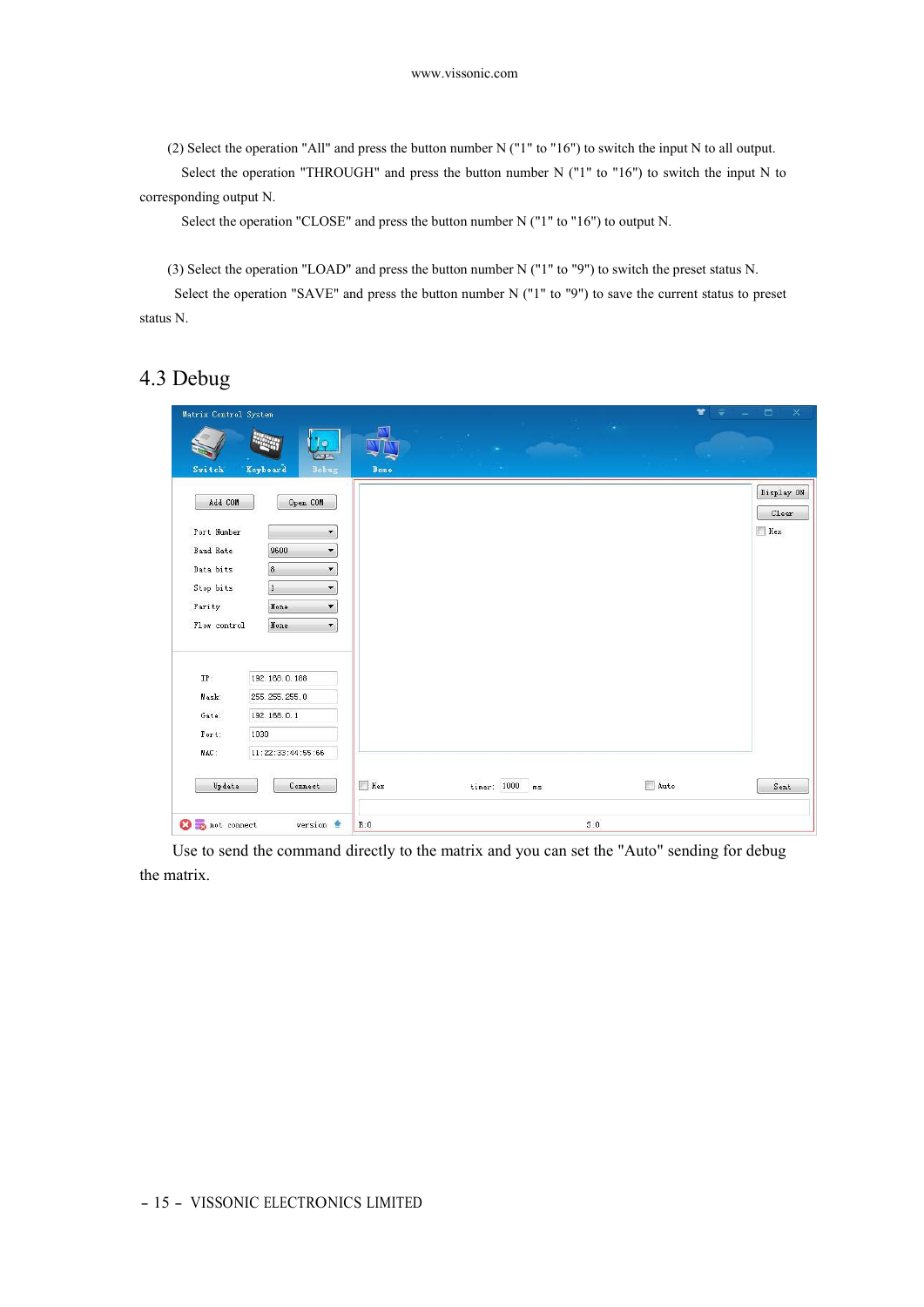## 4.4 demo

| Matrix Control System                            |                              | v<br>$\times$<br>$\Box$       |
|--------------------------------------------------|------------------------------|-------------------------------|
| ΙQ<br><b>ASSA</b><br>Keyboard<br>Switch<br>Debug | Demo                         |                               |
| Add COM<br>Open COM                              |                              |                               |
| Port Number<br>▼<br>9600<br>Baud Rate            |                              |                               |
| ▼<br>8<br>Data bits<br>$\overline{\phantom{a}}$  |                              |                               |
| $\overline{\phantom{0}}$<br>Stop bits<br>$\,1$   | INPUT                        | OUTPUT                        |
| Parity<br>None<br>$\blacktriangledown$           |                              |                               |
| None<br>Flow control<br>$\blacktriangledown$     | Start 1                      | Start 1                       |
|                                                  | End 16                       | End 16                        |
|                                                  | Cuccent Channel 1<br>default | Cuccent Channel 13<br>default |
| IP:<br>192.168.0.188<br>255.255.255.0<br>Mask:   |                              |                               |
| Gate:<br>192.168.0.1                             |                              |                               |
| Port:<br>1030                                    | $Delay(S)$ 2                 | Stop Demo                     |
| MAC:<br>11:22:33:44:55:66                        |                              |                               |
|                                                  |                              |                               |
| Update<br>Connect                                |                              |                               |
|                                                  |                              |                               |
| <b>C</b> ranot connect<br>version <sup>*</sup>   |                              |                               |

The software will auto send the command and switch the inputs to outputs.

| Start 1           |         |
|-------------------|---------|
| End 16            |         |
| Cuccent Channel 1 | default |

As above picture, "Start" is the input start channel, "End" is the input end channel. "Current Channel" means the current switching executing input channel.

| Start 1           |         |
|-------------------|---------|
| End 16            |         |
| Cuccent Channel 1 | default |

As above picture, "Start" is the output start channel, "End" is the output end channel. "Current Channel" means the current switching output channel.

Click "start demo", the switching operation run one input to one output.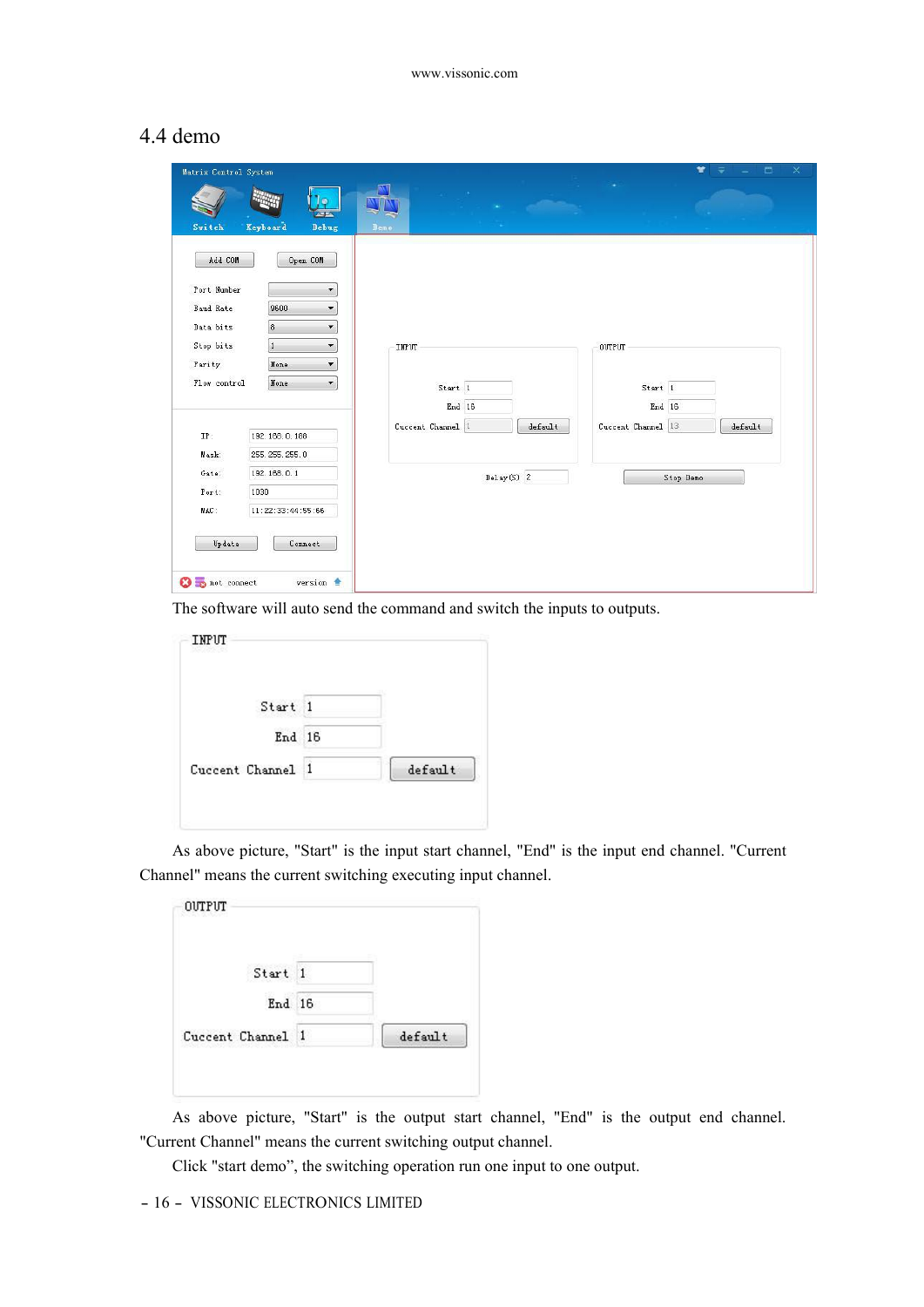from input "START" to output channel "START", delay time, next output, delay time, until the "END" output

.…

from input "END" to output channel "END", delay time, next output, delay time, until the "END" output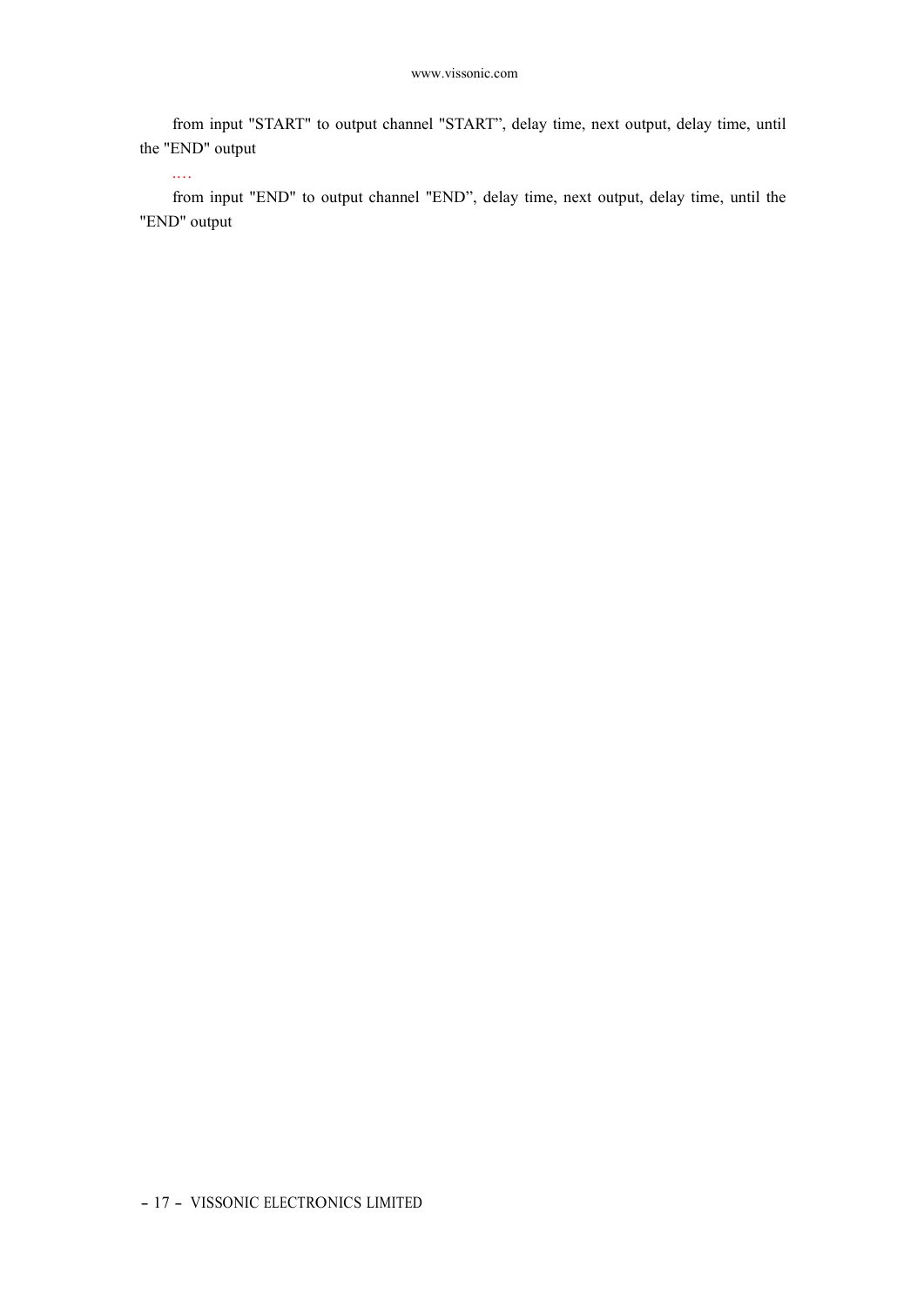# 5 Command list

## 5.1 Switching command

### 1.One input to one output switch

| PC TO Matrix    | <b>Function</b>                                               | Matrix to PC        | Sample |
|-----------------|---------------------------------------------------------------|---------------------|--------|
| $[X1]V[Y1]$ .   | 1 video input $[X1]$ switch to output $[Y1]$                  | V:[X1] > [Y1]!      | 1V1.   |
| $[X1]V_{\pm}$ . | 1 video input $[X1]$ switch to corresponding<br>output $[Y1]$ | $[X1]$ V Through!   | 1V#.   |
| $[X1]$ #.       | 1 video and audio input $[X1]$ switch to                      | $[X1]$ A/V Through! | 1#.    |
|                 | corresponding output $[Y1]$                                   |                     |        |

#### 2. Multi input/output switch

| PC TO Matrix           | Function                                  | Matrix to PC              | Sample      |
|------------------------|-------------------------------------------|---------------------------|-------------|
| $[X1]V[Y1]$ , $[Y2]$ . | Video input $[X1]$ switch to output       | $V:[X1] > [Y1],[Y2]$ !    | 1V1,2,3.    |
|                        | $[Y1], [Y2], [Y3], \sim [Yn].$            |                           |             |
| $[X1]$ All.            | Audio & video input $[X1]$ switch to all  | $[X1]$ A/V TO All!        | 1 All.      |
|                        | outputs                                   |                           |             |
| AllV#.                 | All video channel input [X1], [X2] $\sim$ | All V Through!            | AllV#.      |
|                        | [Xn] switch to corresponding output[Y1],  |                           |             |
|                        | [Y2]~ [Yn]                                |                           |             |
| $All#$ .               | All video $\&$ audio channel input [X1],  | All A/V Through!          | $All#$ .    |
|                        | [Xn] switch to corresponding<br>[X2]~     |                           |             |
|                        | output[Y1], $[Y2]~ [Yn]$                  |                           |             |
| $[X1], [X2]V_{\#}$ .   | Video input $[X1], [X2]$<br>switching     | $[X1], [X2]$ V Through!   | $1,2,3V#$ . |
|                        | corresponding output [Y1],[Y2]            |                           |             |
| $[X1],[X2]\#$ .        | Video & Audio input $[X1],[X2]$           | $[X1], [X2]$ A/V Through! | $1,2,3#$ .  |
|                        | switching corresponding output [Y1], [Y2] |                           |             |
|                        |                                           |                           |             |

## 5.2 Save and call status

| PC TO Matrix | <b>Function</b>                                                      | Matrix to PC    | Sample |
|--------------|----------------------------------------------------------------------|-----------------|--------|
| $Save[N]$ .  | Save the current input/output status to number $\vert$ Save To F[N]! |                 | Save1. |
|              | N preset                                                             |                 |        |
| Load[N].     | Load the number N preset status to switch                            | Load From F[N]! | Load1  |

## 5.3 Enquiry

| PC TO Matrix   | Function                                 | Matrix to PC      | Sample   |
|----------------|------------------------------------------|-------------------|----------|
| $Status[Y1]$ . | Enquiry 1 channel audio & video status   | $V:[X1] > [X2]$ ! | Status1. |
|                |                                          |                   |          |
| Status.        | Enquiry all channel audio & video status | $V:[X1] > [X2]$ ! | Status.  |
|                |                                          | .                 |          |

### - <sup>18</sup> - VISSONIC ELECTRONICS LIMITED